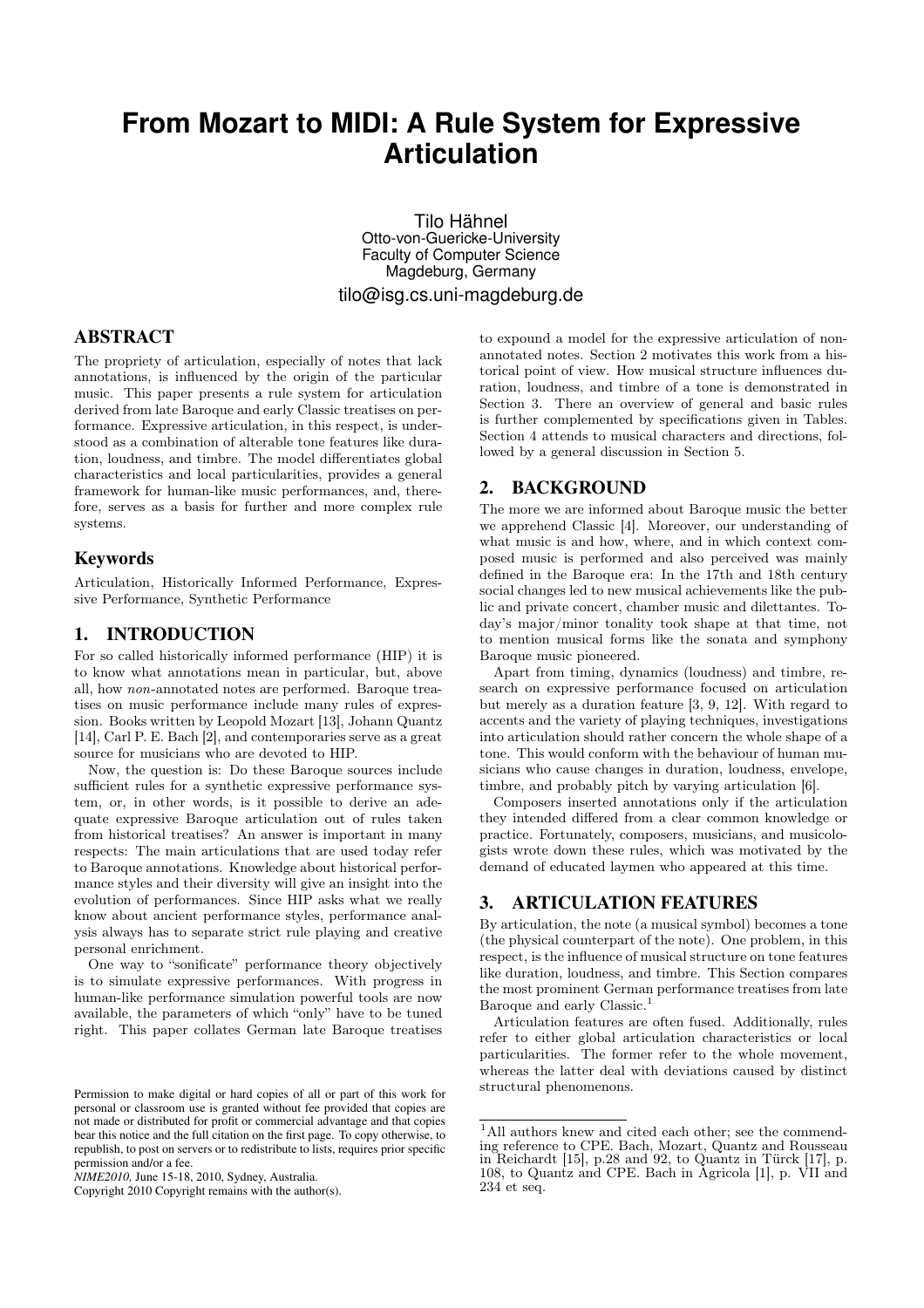# 3.1 Duration

| <b>Global Duration</b> |                                                                                                                                                                                           |  |  |  |
|------------------------|-------------------------------------------------------------------------------------------------------------------------------------------------------------------------------------------|--|--|--|
| increase               | well elaborated, serious, religious pieces [17]<br>large meter [17]<br>in case long notes prevail [17]<br>German music (also Italian) [17]                                                |  |  |  |
| decrease               | in case short notes prevail [17]<br>lively dances [17]                                                                                                                                    |  |  |  |
| <b>Local Duration</b>  |                                                                                                                                                                                           |  |  |  |
| increase               | notes of the theme [17]                                                                                                                                                                   |  |  |  |
| decrease               | short notes in fugues [15]<br>notes previous of grace notes [14]<br>fast passages [17]<br>last notes of musical ideas [14]<br>lively, joyful affects [17]<br>last notes under a slur [14] |  |  |  |

#### Table 1: Influences on tone duration.

The duration of a tone is the time between its onset and its offset. The standard (global) duration depends on tempo and note length. Long notes should be played legato [1], especially in slow movements [15, 2]. Midtempo notes (normally eighths) in the accompaniment have to be played short [2, 13, 15, 17], especially in fast movements [14]. The fastest notes are played staccato [14].

Apart from these general instructions, there are additional rules as shown in Table 1. Because the performer must further separate musical ideas, the last tone of every idea has to get shorter and, therefore, never be a legato.

# 3.2 Loudness

| Local Loudness |                                                                                                                                                |  |  |  |
|----------------|------------------------------------------------------------------------------------------------------------------------------------------------|--|--|--|
| increase       | dissonances $[2, 14, 17]$ , esp. sharpened $[13]$<br>overdotted notes $[1, 15]$<br>first notes of an idea $[1]$<br>$\log$ notes in fugues [15] |  |  |  |
| decrease       | flattened notes with $\flat$ or $\sharp$ [13]<br>the principal to a grace note $[13, 14, 15]$                                                  |  |  |  |

#### Table 2: Local influences on loudness.

The loudness dimension of Türk [17] and others is the dimension of strength. Reichardt [15] generally relativized the intensity of Quantz' accents, but backed the system itself [14]. Certainly, one reason for this is the instrument that every author focused on, for the same loudness change on a flute (Quantz' instrument) needs a stronger accentuation than a violin [15]. Table 2 summarizes rules of local influences on loudness.

Rules concerning the loudness progression within long tones are both local and global. Long tones usually start quiet with an increase of loudness, which, at the center of the tone, turns into a decrescendo until the end [1, 13, 14]. Accentuated long tones already start loud. Table 3 lists the referring rules of loudness progression.

## 3.3 Timbre

The physics of overtones and their combinations have been described since the 19th century, most notably started with Helmholtz [5]. Thus, it is hardly surprising that treatises of the 18th century rarely deal with this. Nonetheless, they do

| Global Envelope Specification<br>quiet $\langle$ loud $\rangle$ quiet                                                                                                                              |
|----------------------------------------------------------------------------------------------------------------------------------------------------------------------------------------------------|
| allegro (standard, see $ 14 $ )<br>adagio (standard, see [13])<br>always, except strong expression or written accent [1]                                                                           |
| $median >$ quiet                                                                                                                                                                                   |
| slow tempo [13] (for dotted notes an accent on the posi-<br>tion of the dot is only necessary for unskilled beginners)                                                                             |
| <b>Local Envelope Specification</b><br>loud > quite                                                                                                                                                |
| expressive slow tempo before a pause (esp. in masstoso,<br>affettuoso, mesto and grave) $[15]$<br>one sudden single long note in fast tempo [13, 14]<br>long notes, if mixed with short notes [13] |
| tied dotted notes [13]<br>notes tied over the bar [13]                                                                                                                                             |
|                                                                                                                                                                                                    |

#### Table 3: Loudness progression within long tones.

deal with the quality of sound. All authors preferred a clean sound that mimics a singing voice. This is not very informative, for we do not know when a sound was perceived as clean enough. Some original gut string sounds may not be received as very clean with today's demands. More meaningful instructions refer to sound changes: In Mozart's book on violin playing [13] a single-tone crescendo is achieved by a stronger bow pressure instead of an increased speed of the bow stroke. This it at least one indication for a sound influence.

Reichardt [15] wrote in a sentence about the andante: The bow must have the lightness of the allegro bow without its sharpness. The upbow can play two fast notes shortly detached (i.e., staccato).<sup>2</sup>

Table 4 summarizes all sound statements. To what far the sharpness of a tone had been tolerated remains speculative. It is also an individual decision of the musician.

| increase                                 |                                        | Multitude of Overtones: Global<br>decrease                                                                           |  |  |  |
|------------------------------------------|----------------------------------------|----------------------------------------------------------------------------------------------------------------------|--|--|--|
| faster tempo [15]<br>weak character [17] |                                        | slower tempo [15]<br>strong character [17]                                                                           |  |  |  |
| Multitude of Overtones: Local            |                                        |                                                                                                                      |  |  |  |
| increase                                 | $\alpha$ accentuated note [13, 14, 15] |                                                                                                                      |  |  |  |
| decrease                                 |                                        | short note after a <i>legato</i> [13]<br>last note under a slur [14]<br>the principal to a grace note $[13, 14, 15]$ |  |  |  |

Table 4: Influences on timbre.

## 3.4 Summary

Figure 1 simplifies the expressive articulation model described in this Section. The principal finding is easy: The faster the tempo and the shorter the note length, the shorter the duration proportionally to the note length. Furthermore, with an increased tempo a less clean sound is supposed. In an adagio the standard articulation is legato. For the andante the legato is just used for long notes. Fast notes in the andante are played slightly accentuated. Definitely that is the proper articulation of medium notes in an allegro and so on. The Baroque prestissimo is not faster than an

 $2$ see Reichardt [15], p.26.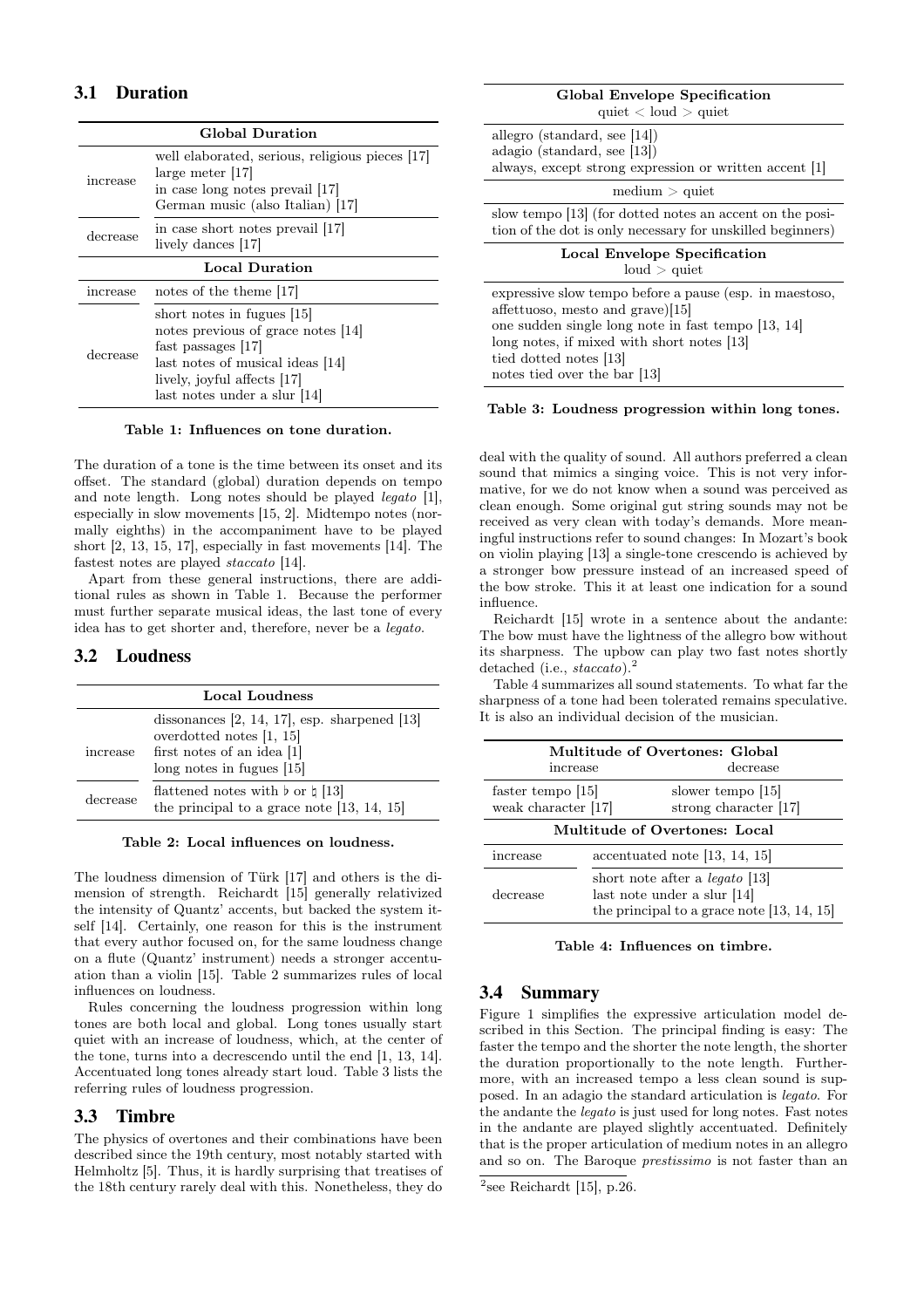

#### Figure 1: Tempo dependent articulation.

allegro by any means. It is rather a fast allegro that stresses out the fast character of the piece.

Of course, should these descriptions be used to set parameters in a synthetic performance, it is still to distinguish fast, medium, and slow notes. For this purpose the historical rules are compared with experimental recordings of human musicians (see Table 1 in Hähnel and Berndt [6], this proceedings): Articulations are of two kinds referring duration: (a) absolute articulation types, particularly short articulations like the staccato, show a mean envelope in absolute time (particularly with respect to the maximum loudness), and (b) the envelope of proportional types, like tenuto or neutral, is proportional to the IOI. Hence IOIs can be found, where the proportional types match the absolute (see Figure 2).

The standard articulation of fast notes is tenuto. Consequently, at 167 quarter notes per minute the duration of sixteenths that are played with a mean tenuto proportion matches the mean attack time of a staccatissimo . A faster tenuto is hardly thinkable. As Quantz [14] wrote, the fastest sixteenth notes should not exceed a tempo of 150-170 quarter notes per minute. This perfectly corresponds to the developed tempo limit.

In the referring literature accompanying eighths often exemplify medium notes. Because they have to be played short (i.e., neutral articulation in Figure 2), the IOI must enable a tone to maintain a clear shortness, which is a staccato at least .

Within larger IOIs the performer can shape the loudness progression of the tone more consciously. Since this is necessary for long notes, the threshold in Figure 2 is also consistent with Quantz' [14] instructions, for the shortest exam-



Figure 2: Thresholds to separate fast, medium and slow notes.  $\bar{x}$ =median IOI.

ples of long notes he demonstrated were dotted sixteenths in an adagio, which is to play at 37–43 quarter notes per minute.

# 4. GLOBAL CHARACTER

Many rules refer to the "Affekt" or a certain character, the knowledge of which is of importance but depends on musical structure with respect to particular and contemporaneous rules of composition. Though there is a fortunate circumstance to connect structural features and characters, for Baroque music leaves large space for improvisation, that is why most treatises simultaneously deal with performance and composition at the same time.

The predominant character of a piece is found in its main motifs [14], but there also has to be diversity in every piece [17]. Instructions like sempre forte or sempre piano must not be taken literally. A required strength does not refer to the entire performance. Quite the reverse, the same musical idea, if repeated, should be played with the opposite strength (weak-strong or strong-weak) [17, 2].

#### 4.1 Musical Character

| Character                                                                             | Description                                                                                                                                                                            | Inf                                             |
|---------------------------------------------------------------------------------------|----------------------------------------------------------------------------------------------------------------------------------------------------------------------------------------|-------------------------------------------------|
| lively $\Delta$<br>sublime $\Delta$<br>grant $\Delta$<br>serious $\Delta$<br>pathetic | fast, allegro $[17, 2]$<br>$\sharp$ , dotted, long and short n. mixed [17, 14]<br>dotted, long and short n. mixed $[17]$<br>$\sharp$ , long dotted n. [17, 14]<br>long, dotted n. [14] | accent<br>longer                                |
| light<br>cheeky                                                                       | $\sharp$ , large int. [14]<br>$\sharp$ , large int. [14]                                                                                                                               | shorter<br>shorter                              |
| tender 0<br>sad o<br>flattering                                                       | b, small int., slow, adagio $[14, 17, 2]$<br>b, small int. $[17, 14]$<br>$\mathfrak b$ , small int. [14]<br>large int., fast tempo [2]<br>passages, fast tempo [17]                    | legato<br>legato<br>legato<br>staccato<br>light |

Table 5: Characters and articulation: $\triangle =$ strong,  $o=weak, \sharp=major scale; \flat=minor scale; n=note/s;$ int.=interval. Infl.=influence on tone features.

No author gave instructions for every note and every character. Besides, we can suppose that there are as many ideas of the same character as authors exist who write about it.

Table 5 lists characters being specified by at least two authors or several times by the same author. In his keyboard treatise, Türk [17] (con-)fuses tone duration and the recital in general. His dimension of heaviness refers to both, but it often remains unclear in what context which aspect is more important. Strong means a longer duration and lively, wild, angry, but also sublime, proud, and serious articulation. Weak he uses for a shorter duration and a soft, naive, sad, begging, innocent, and also wistful articulation. Türck's instructions again give further evidence that articulation was seen as a complex feature mixture. If he had not explicitly distinguished the loudness domain from this heaviness dimension, it would have been even more confusing.

#### 4.2 Musical Directions

Figure 3 demonstrates the influences of the most common directions on duration and loudness. Directions, like *dolce*, maestoso, affettuoso, or cantabile are not strictly linked with tempo, although there is a certain coincidence (an "adagio furioso" or a "prestissimo maestoso" is quite unrealistic).

The influence of musical directions on tones depends on their referring note values, that is why fast, medium and